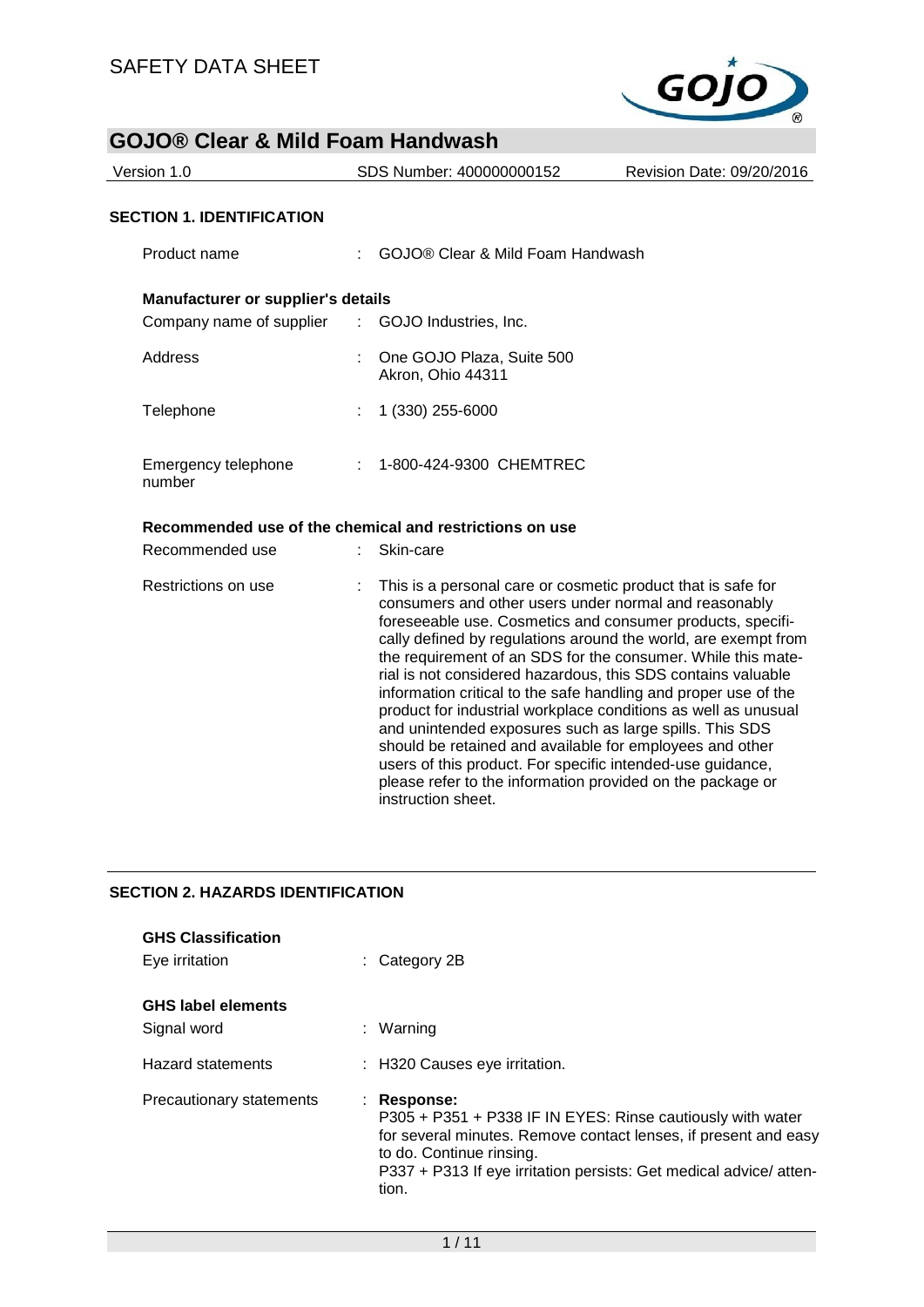

Version 1.0 SDS Number: 400000000152 Revision Date: 09/20/2016

## **Other hazards**

None known.

### **SECTION 3. COMPOSITION/INFORMATION ON INGREDIENTS**

### **Hazardous components**

| Chemical name          | CAS-No.       | Concentration (%) |
|------------------------|---------------|-------------------|
| Sodium Laureth Sulfate | 68585-34-2    | $>= 1 - 5$        |
| Glycerin               | $56 - 81 - 5$ | - < 5<br>>= 1     |

### **SECTION 4. FIRST AID MEASURES**

| General advice                                                    | : In the case of accident or if you feel unwell, seek medical ad-<br>vice immediately.<br>When symptoms persist or in all cases of doubt seek medical<br>advice.      |
|-------------------------------------------------------------------|-----------------------------------------------------------------------------------------------------------------------------------------------------------------------|
| If inhaled                                                        | : If inhaled, remove to fresh air.<br>If symptoms persist, call a physician.                                                                                          |
| In case of skin contact                                           | : Wash with water and soap as a precaution.<br>Get medical attention if irritation develops and persists.                                                             |
| In case of eye contact                                            | : In case of contact, immediately flush eyes with plenty of water<br>for at least 15 minutes.<br>If easy to do, remove contact lens, if worn.<br>Seek medical advice. |
| If swallowed                                                      | : If swallowed, DO NOT induce vomiting.<br>Rinse mouth with water.<br>Obtain medical attention.                                                                       |
| Most important symptoms<br>and effects, both acute and<br>delayed | : Causes eye irritation.                                                                                                                                              |
| Protection of first-aiders                                        | : First Aid responders should pay attention to self-protection<br>and use the recommended protective clothing                                                         |

### **SECTION 5. FIREFIGHTING MEASURES**

| Suitable extinguishing media       | : Use water spray, alcohol-resistant foam, dry chemical or car-<br>bon dioxide. |
|------------------------------------|---------------------------------------------------------------------------------|
| Unsuitable extinguishing<br>media  | : None known.                                                                   |
| Hazardous combustion prod-<br>ucts | : Sulphur oxides<br>Carbon oxides<br>Nitrogen oxides (NOx)<br>Metal oxides      |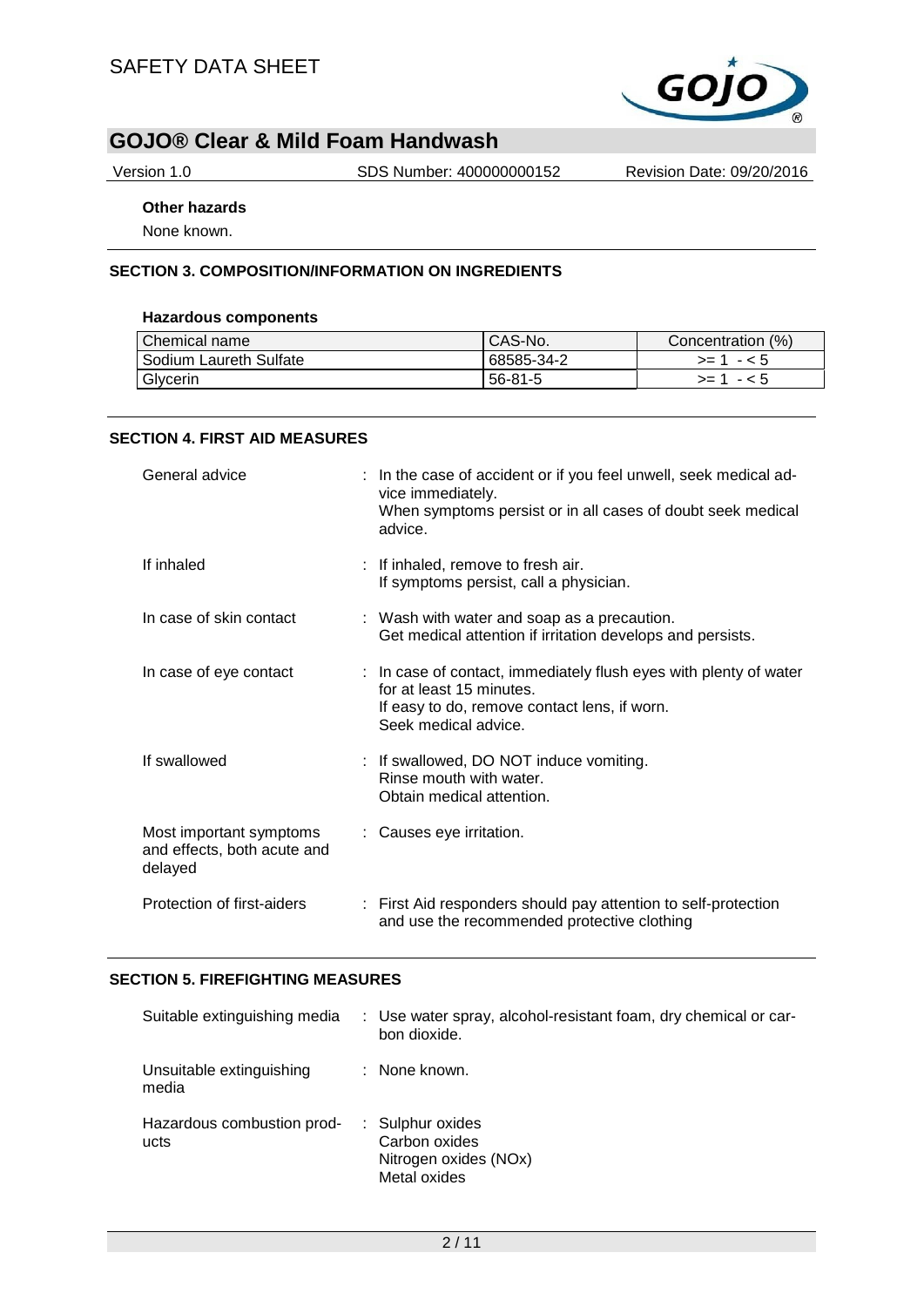$\overline{a}$ 



# **GOJO® Clear & Mild Foam Handwash**

| Version 1.0                                      | SDS Number: 400000000152                                                                                                                                             | Revision Date: 09/20/2016                                    |
|--------------------------------------------------|----------------------------------------------------------------------------------------------------------------------------------------------------------------------|--------------------------------------------------------------|
| Specific extinguishing meth-<br>ods              | : Use extinguishing measures that are appropriate to local cir-<br>cumstances and the surrounding environment.<br>Use a water spray to cool fully closed containers. |                                                              |
| Further information                              | : Collect contaminated fire extinguishing water separately. This<br>must not be discharged into drains.<br>be disposed of in accordance with local regulations.      | Fire residues and contaminated fire extinguishing water must |
| Special protective equipment<br>for firefighters | : In the event of fire, wear self-contained breathing apparatus.<br>Use personal protective equipment.                                                               |                                                              |

### **SECTION 6. ACCIDENTAL RELEASE MEASURES**

| Personal precautions, protec-<br>tive equipment and emer-<br>gency procedures | : Use personal protective equipment.<br>Ensure adequate ventilation.<br>Evacuate personnel to safe areas.<br>Material can create slippery conditions.                                                                                                                                                                                                                                                   |
|-------------------------------------------------------------------------------|---------------------------------------------------------------------------------------------------------------------------------------------------------------------------------------------------------------------------------------------------------------------------------------------------------------------------------------------------------------------------------------------------------|
| Environmental precautions                                                     | : Discharge into the environment must be avoided.<br>Prevent further leakage or spillage if safe to do so.<br>Prevent spreading over a wide area (e.g. by containment or oil<br>barriers).<br>Retain and dispose of contaminated wash water.<br>Local authorities should be advised if significant spillages<br>cannot be contained.                                                                    |
| Methods and materials for<br>containment and cleaning up                      | : Contain spillage, and then collect with non-combustible ab-<br>sorbent material, (e.g. sand, earth, diatomaceous earth, ver-<br>miculite) and place in container for disposal according to local<br>/ national regulations (see section 13).<br>Keep in suitable, closed containers for disposal.<br>Clean contaminated floors and objects thoroughly while ob-<br>serving environmental regulations. |

### **SECTION 7. HANDLING AND STORAGE**

| Advice on safe handling     | : For personal protection see section 8.<br>Do not swallow.<br>Avoid contact with eyes.<br>Keep container closed when not in use.                                                |
|-----------------------------|----------------------------------------------------------------------------------------------------------------------------------------------------------------------------------|
| Conditions for safe storage | : Keep in properly labelled containers.<br>Keep container tightly closed in a dry and well-ventilated<br>place.<br>Store in accordance with the particular national regulations. |

### **SECTION 8. EXPOSURE CONTROLS/PERSONAL PROTECTION**

### **Components with workplace control parameters**

| CAS-No.    | Value type | Control parame-    | <b>Basis</b> |
|------------|------------|--------------------|--------------|
| Components | (Form of   | ters / Permissible |              |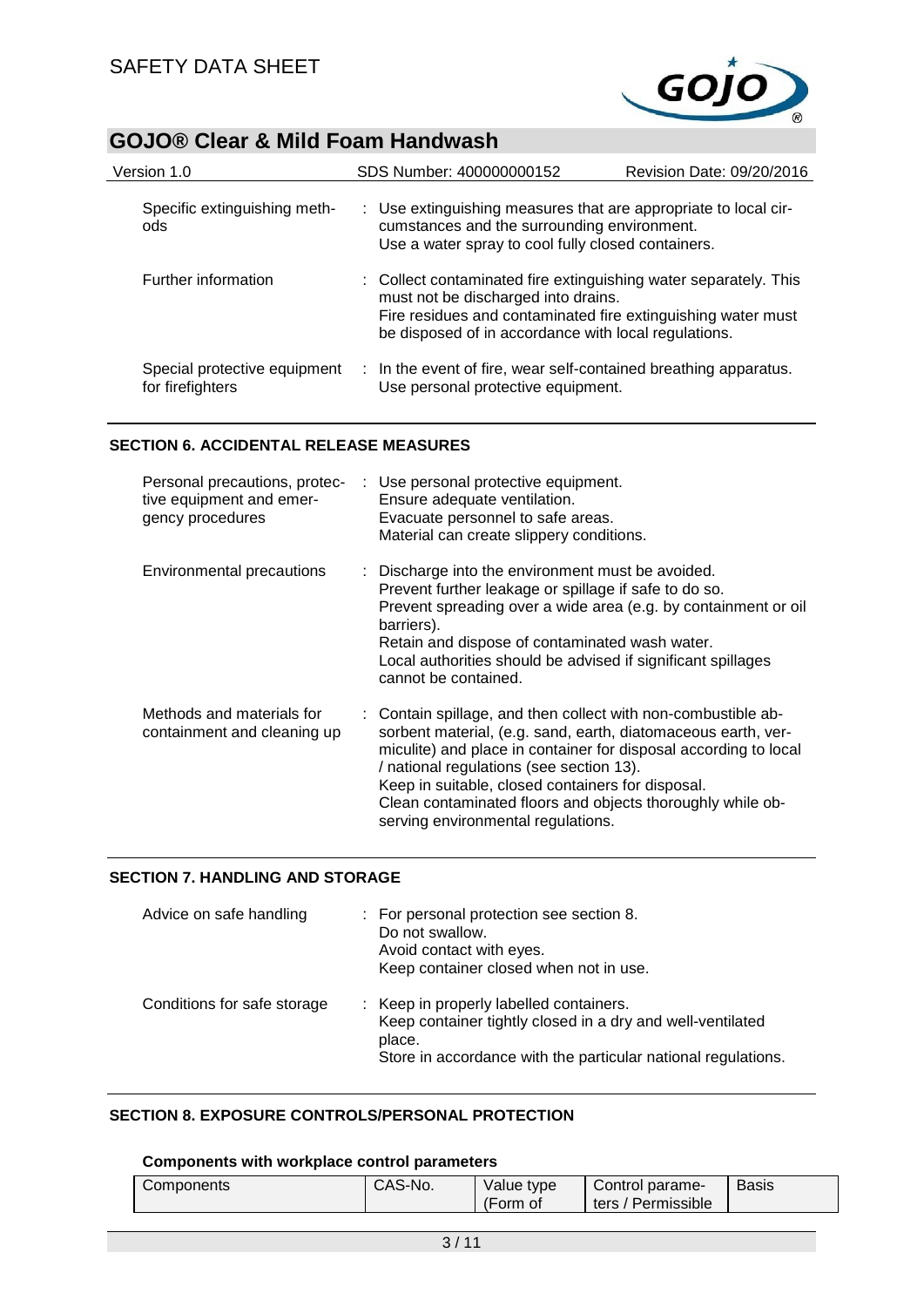

| Version 1.0                   | SDS Number: 400000000152 |                                                                                                                                                                                                                                                      | Revision Date: 09/20/2016 |                     |
|-------------------------------|--------------------------|------------------------------------------------------------------------------------------------------------------------------------------------------------------------------------------------------------------------------------------------------|---------------------------|---------------------|
|                               |                          | exposure)                                                                                                                                                                                                                                            | concentration             |                     |
| Glycerin                      | $56 - 81 - 5$            | TWA (mist,<br>respirable<br>fraction)                                                                                                                                                                                                                | $5$ mg/m $3$              | OSHA Z-1            |
|                               |                          | TWA (mist,<br>total dust)                                                                                                                                                                                                                            | 15 mg/m3                  | OSHA <sub>Z-1</sub> |
| Personal protective equipment |                          |                                                                                                                                                                                                                                                      |                           |                     |
| Respiratory protection        | quired.                  | No personal respiratory protective equipment normally re-                                                                                                                                                                                            |                           |                     |
| Eye protection                | correctly.               | No special measures necessary provided product is used<br>Wear face-shield and protective suit for abnormal processing<br>problems.                                                                                                                  |                           |                     |
| Skin and body protection      | correctly.               | : No special measures necessary provided product is used                                                                                                                                                                                             |                           |                     |
| Protective measures           |                          | Choose body protection in relation to its type, to the concen-<br>tration and amount of dangerous substances, and to the spe-<br>cific work-place.<br>Ensure that eye flushing systems and safety showers are<br>located close to the working place. |                           |                     |
| Hygiene measures              | practice.                | : Handle in accordance with good industrial hygiene and safety<br>Avoid contact with eyes.                                                                                                                                                           |                           |                     |

## **SECTION 9. PHYSICAL AND CHEMICAL PROPERTIES**

| Appearance                                 | : liquid                          |
|--------------------------------------------|-----------------------------------|
| Colour                                     | : clear, colourless, light yellow |
| Odour                                      | : like soap                       |
| <b>Odour Threshold</b>                     | : No data available               |
| рH                                         | : $5.3 - 6.7$ , $(20 °C)$         |
| Solidification / Setting point             | : $1.4 °C$                        |
| Initial boiling point and boiling<br>range | : 98 $^{\circ}$ C                 |
| Flash point                                | : $> 100 °C$                      |
| Evaporation rate                           | : No data available               |
| Flammability (solid, gas)                  | : Not applicable                  |
| Upper explosion limit                      | : No data available               |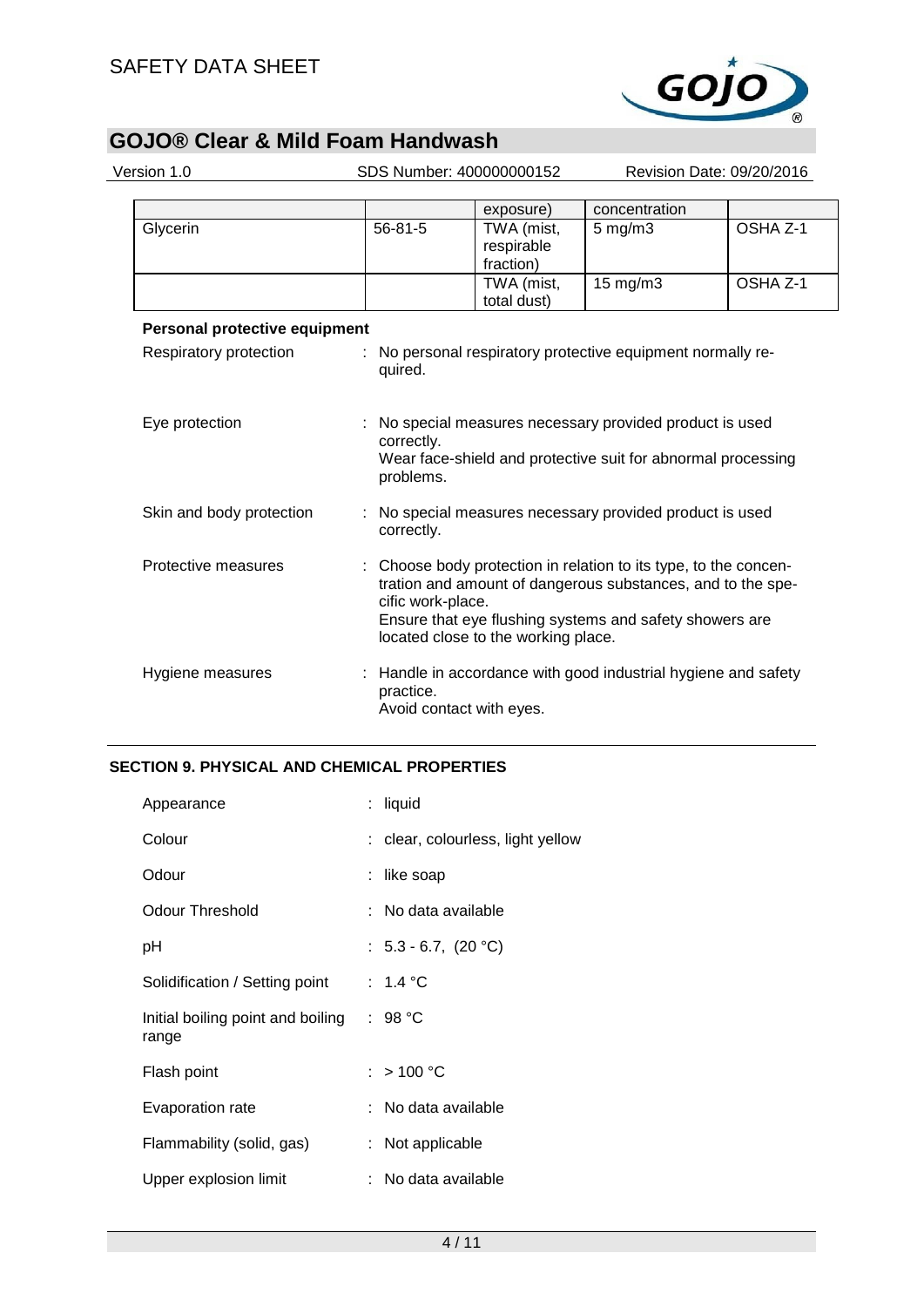

| Version 1.0                                | SDS Number: 400000000152                                    | Revision Date: 09/20/2016 |
|--------------------------------------------|-------------------------------------------------------------|---------------------------|
| Lower explosion limit                      | : No data available                                         |                           |
| Vapour pressure                            | : No data available                                         |                           |
| Relative vapour density                    | : No data available                                         |                           |
| Density                                    | : $1.012$ g/cm3                                             |                           |
| Solubility(ies)<br>Water solubility        | $:$ soluble                                                 |                           |
| Partition coefficient: n-<br>octanol/water | : Not applicable                                            |                           |
| Auto-ignition temperature                  | : not determined                                            |                           |
| Thermal decomposition                      | : The substance or mixture is not classified self-reactive. |                           |
| Viscosity<br>Viscosity, kinematic          | : 10 - 20 mm2/s (20 $^{\circ}$ C)                           |                           |
| <b>Explosive properties</b>                | : Not explosive                                             |                           |
| Oxidizing properties                       | The substance or mixture is not classified as oxidizing.    |                           |
|                                            |                                                             |                           |

### **SECTION 10. STABILITY AND REACTIVITY**

| Reactivity                              | : Not classified as a reactivity hazard.                      |
|-----------------------------------------|---------------------------------------------------------------|
| Chemical stability                      | : Stable under normal conditions.                             |
| Possibility of hazardous reac-<br>tions | : No dangerous reaction known under conditions of normal use. |
| Incompatible materials                  | : Strong oxidizing agents                                     |
| Hazardous decomposition<br>products     | : No hazardous decomposition products are known.              |

### **SECTION 11. TOXICOLOGICAL INFORMATION**

| Information on likely routes of exposure |  |
|------------------------------------------|--|
| Skin contact                             |  |
| Eye contact                              |  |

Inhalation

## **Acute toxicity**

Not classified based on available information.

### **Product:**

Acute oral toxicity : Acute toxicity estimate : > 5,000 mg/kg Method: Calculation method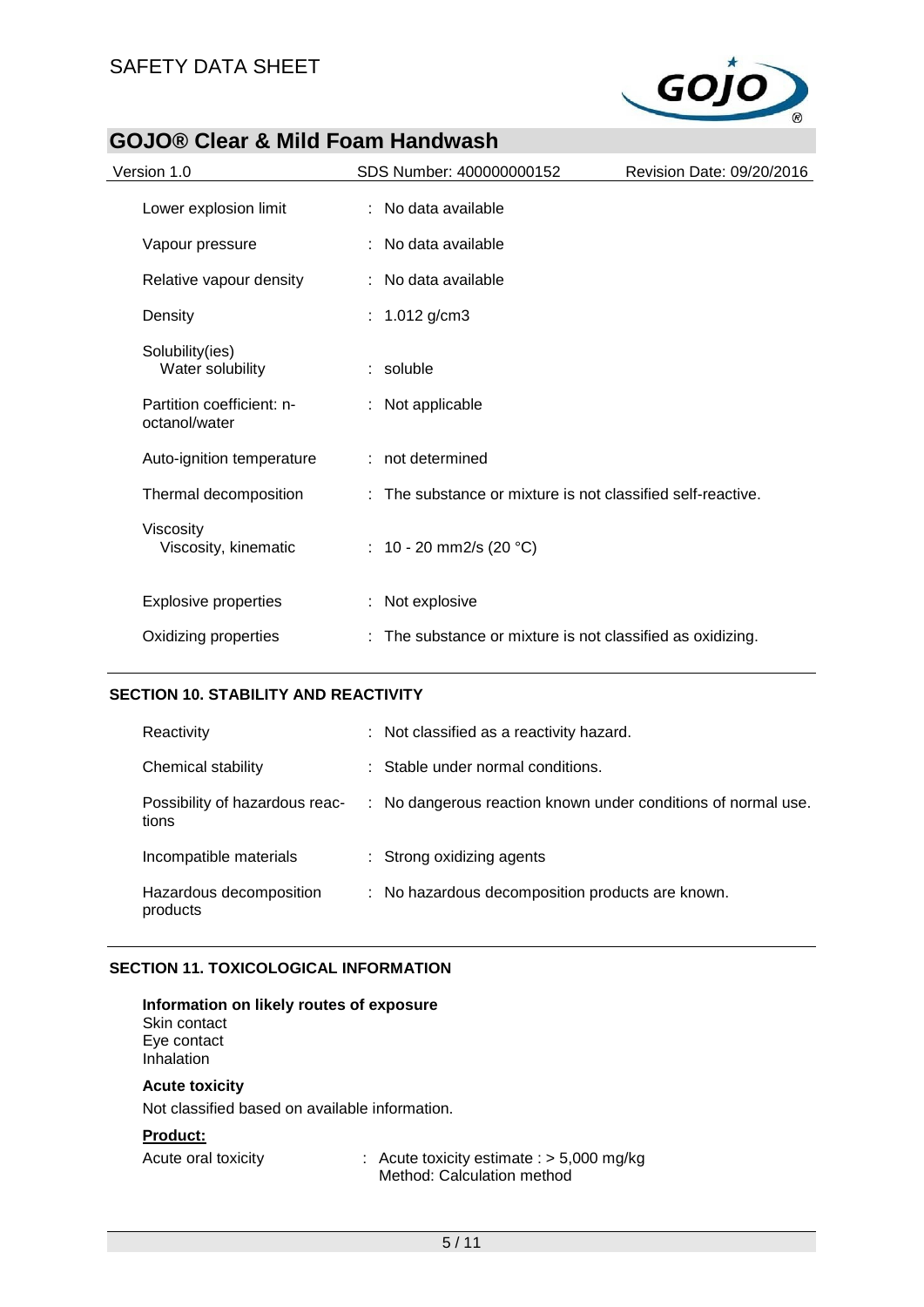

| <b>GOJO® Clear &amp; Mild Foam Handwash</b>                                          |                                                                                                                                                 |                           |
|--------------------------------------------------------------------------------------|-------------------------------------------------------------------------------------------------------------------------------------------------|---------------------------|
| Version 1.0                                                                          | SDS Number: 400000000152                                                                                                                        | Revision Date: 09/20/2016 |
| Components:                                                                          |                                                                                                                                                 |                           |
| <b>Sodium Laureth Sulfate:</b>                                                       |                                                                                                                                                 |                           |
| Acute oral toxicity                                                                  | : LD50 (Rat): $> 2,000$ mg/kg<br>Assessment: The substance or mixture has no acute oral tox-<br>icity                                           |                           |
| Glycerin:<br>Acute oral toxicity                                                     | : LD50 (Rat): $> 5,000$ mg/kg                                                                                                                   |                           |
| <b>Skin corrosion/irritation</b>                                                     |                                                                                                                                                 |                           |
| Not classified based on available information.                                       |                                                                                                                                                 |                           |
| Product:                                                                             |                                                                                                                                                 |                           |
| Assessment: Not irritating when applied to human skin.<br>Result: No skin irritation |                                                                                                                                                 |                           |
| Components:                                                                          |                                                                                                                                                 |                           |
| <b>Sodium Laureth Sulfate:</b><br>Result: Skin irritation                            |                                                                                                                                                 |                           |
| Glycerin:<br>Result: No skin irritation                                              |                                                                                                                                                 |                           |
| Serious eye damage/eye irritation                                                    |                                                                                                                                                 |                           |
| Causes eye irritation.                                                               |                                                                                                                                                 |                           |
| <b>Product:</b>                                                                      |                                                                                                                                                 |                           |
| Result: Mild eye irritation                                                          |                                                                                                                                                 |                           |
| <b>Components:</b>                                                                   |                                                                                                                                                 |                           |
| <b>Sodium Laureth Sulfate:</b>                                                       |                                                                                                                                                 |                           |
| Result: Eye irritation<br>Remarks: Severe eye irritation                             |                                                                                                                                                 |                           |
| Glycerin:<br>Result: No eye irritation                                               |                                                                                                                                                 |                           |
| <b>Respiratory or skin sensitisation</b>                                             |                                                                                                                                                 |                           |
|                                                                                      | Skin sensitisation: Not classified based on available information.<br>Respiratory sensitisation: Not classified based on available information. |                           |
| Germ cell mutagenicity                                                               |                                                                                                                                                 |                           |
| Not classified based on available information.                                       |                                                                                                                                                 |                           |
| <b>Components:</b>                                                                   |                                                                                                                                                 |                           |
| Glycerin:<br>Genotoxicity in vitro                                                   | : Test Type: In vitro mammalian cell gene mutation test                                                                                         |                           |

Result: negative

Method: OECD Test Guideline 476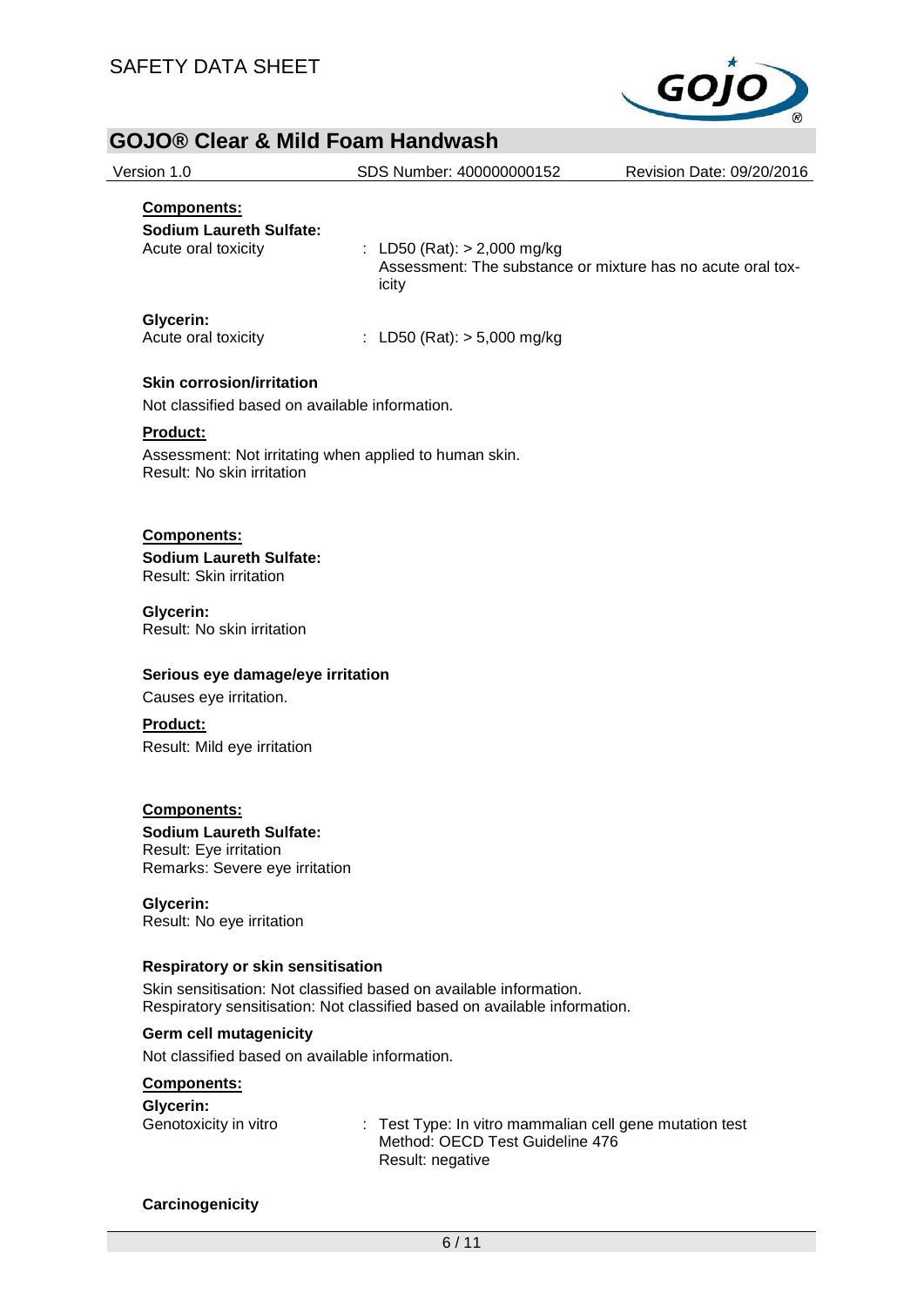

Version 1.0 SDS Number: 400000000152 Revision Date: 09/20/2016

Not classified based on available information.

| <b>Components:</b><br>Glycerin:<br>Species: Rat<br>Application Route: Ingestion<br>Exposure time: 2 Years<br>Result: negative |                                                                                                                                                               |
|-------------------------------------------------------------------------------------------------------------------------------|---------------------------------------------------------------------------------------------------------------------------------------------------------------|
| <b>IARC</b>                                                                                                                   | No component of this product present at levels greater than or<br>equal to 0.1% is identified as probable, possible or confirmed<br>human carcinogen by IARC. |
| <b>ACGIH</b>                                                                                                                  | No component of this product present at levels greater than or<br>equal to 0.1% is identified as a carcinogen or potential carcino-<br>gen by ACGIH.          |
| <b>OSHA</b>                                                                                                                   | No component of this product present at levels greater than or<br>equal to 0.1% is identified as a carcinogen or potential carcino-<br>gen by OSHA.           |
| <b>NTP</b>                                                                                                                    | No component of this product present at levels greater than or<br>equal to 0.1% is identified as a known or anticipated carcinogen<br>by NTP.                 |

### **Reproductive toxicity**

Not classified based on available information.

### **Components: Glycerin:**

| <b>OIVGHILL</b>                    |                                                                                                                             |
|------------------------------------|-----------------------------------------------------------------------------------------------------------------------------|
| Effects on fertility               | : Test Type: Two-generation reproduction toxicity study<br>Species: Rat<br>Application Route: Ingestion<br>Result: negative |
| Effects on foetal develop-<br>ment | : Test Type: Embryo-foetal development<br>Species: Rabbit<br>Application Route: Ingestion<br>Result: negative               |

### **STOT - single exposure**

Not classified based on available information.

### **STOT - repeated exposure**

Not classified based on available information.

### **Repeated dose toxicity**

### **Components:**

| <b>Sodium Laureth Sulfate:</b> |
|--------------------------------|
| Repeated dose toxicity -       |
| Assessment                     |

- : Causes serious eye irritation.
- **Glycerin:** Species: Rat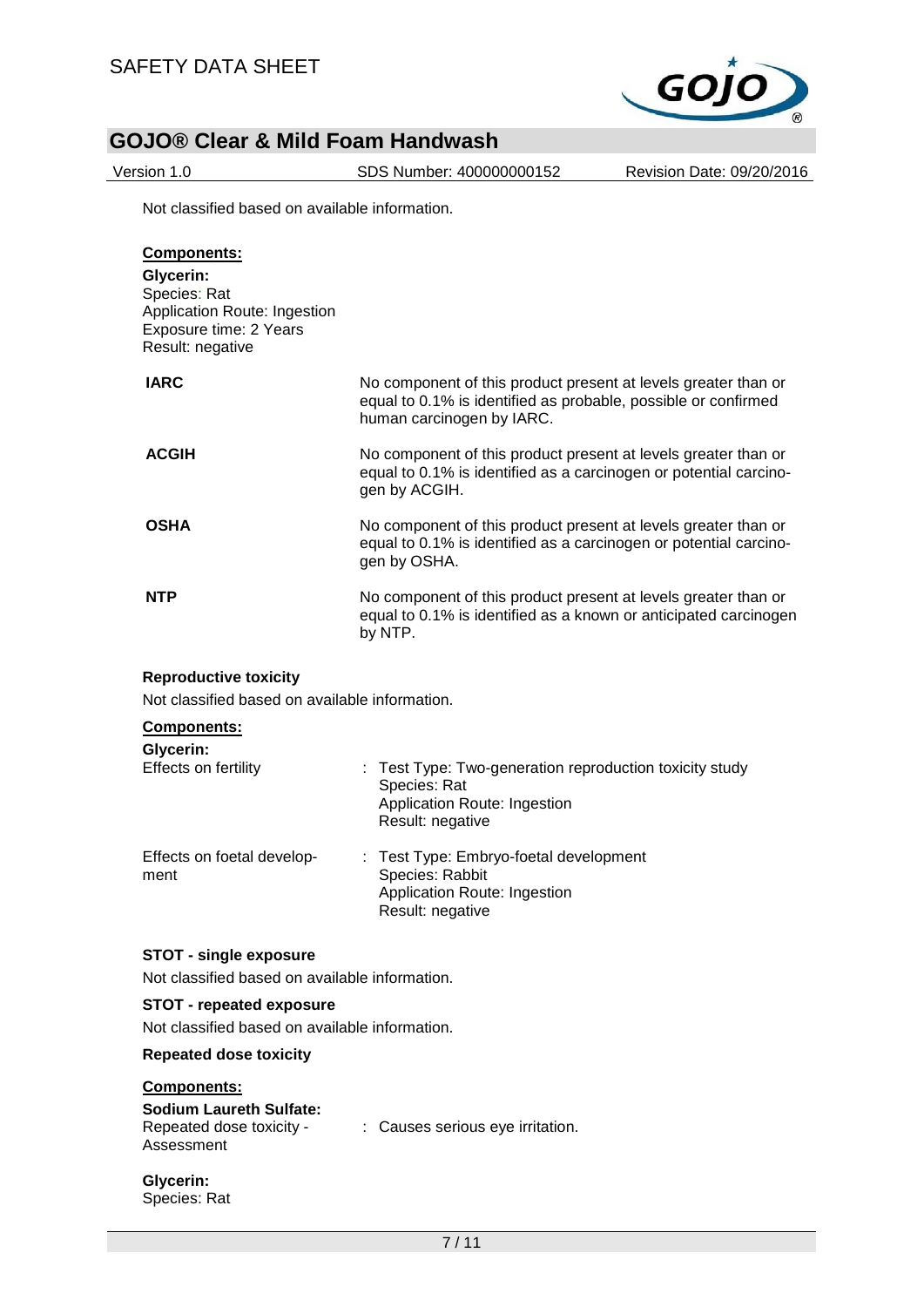

Version 1.0 SDS Number: 400000000152 Revision Date: 09/20/2016

NOAEL: 167 mg/m3 LOAEL: 660 mg/m3 Application Route: inhalation (dust/mist/fume) Exposure time: 13 w Symptoms: Local irritation

### **Aspiration toxicity**

Not classified based on available information.

### **SECTION 12. ECOLOGICAL INFORMATION**

### **Ecotoxicity**

## **Components:**

| Glycerin: |  |  |
|-----------|--|--|
|           |  |  |

| Toxicity to fish                                       | $\therefore$ LC50 (Oncorhynchus mykiss (rainbow trout)): 54,000 mg/l<br>Exposure time: 96 h |
|--------------------------------------------------------|---------------------------------------------------------------------------------------------|
| Toxicity to daphnia and other<br>aquatic invertebrates | $\therefore$ EC50 (Daphnia magna (Water flea)): 1,955 mg/l<br>Exposure time: 48 h           |
| Toxicity to bacteria                                   | : NOEC (Pseudomonas putida): $> 10,000$ mg/l<br>Exposure time: 16 h                         |

### **Persistence and degradability**

| <b>Components:</b>                                 |                                                                                |
|----------------------------------------------------|--------------------------------------------------------------------------------|
| <b>Sodium Laureth Sulfate:</b><br>Biodegradability | : Result: Readily biodegradable.                                               |
| Glycerin:<br>Biodegradability                      | : Result: Readily biodegradable.<br>Biodegradation: 94 %<br>Exposure time: 1 d |

### **Bioaccumulative potential**

| <b>Components:</b>                         |                                                                                                                     |
|--------------------------------------------|---------------------------------------------------------------------------------------------------------------------|
| Glycerin:                                  |                                                                                                                     |
| Partition coefficient: n-<br>octanol/water | $:$ log Pow: -1.76                                                                                                  |
| <b>Mobility in soil</b>                    |                                                                                                                     |
| No data available                          |                                                                                                                     |
| Other adverse effects                      |                                                                                                                     |
| No data available                          |                                                                                                                     |
| Product:                                   |                                                                                                                     |
| Regulation                                 | 40 CFR Protection of Environment; Part 82 Protection of<br>Stratospheric Ozone - CAA Section 602 Class I Substances |
| Remarks                                    | This product neither contains, nor was manufactured with a                                                          |
|                                            | 8/11                                                                                                                |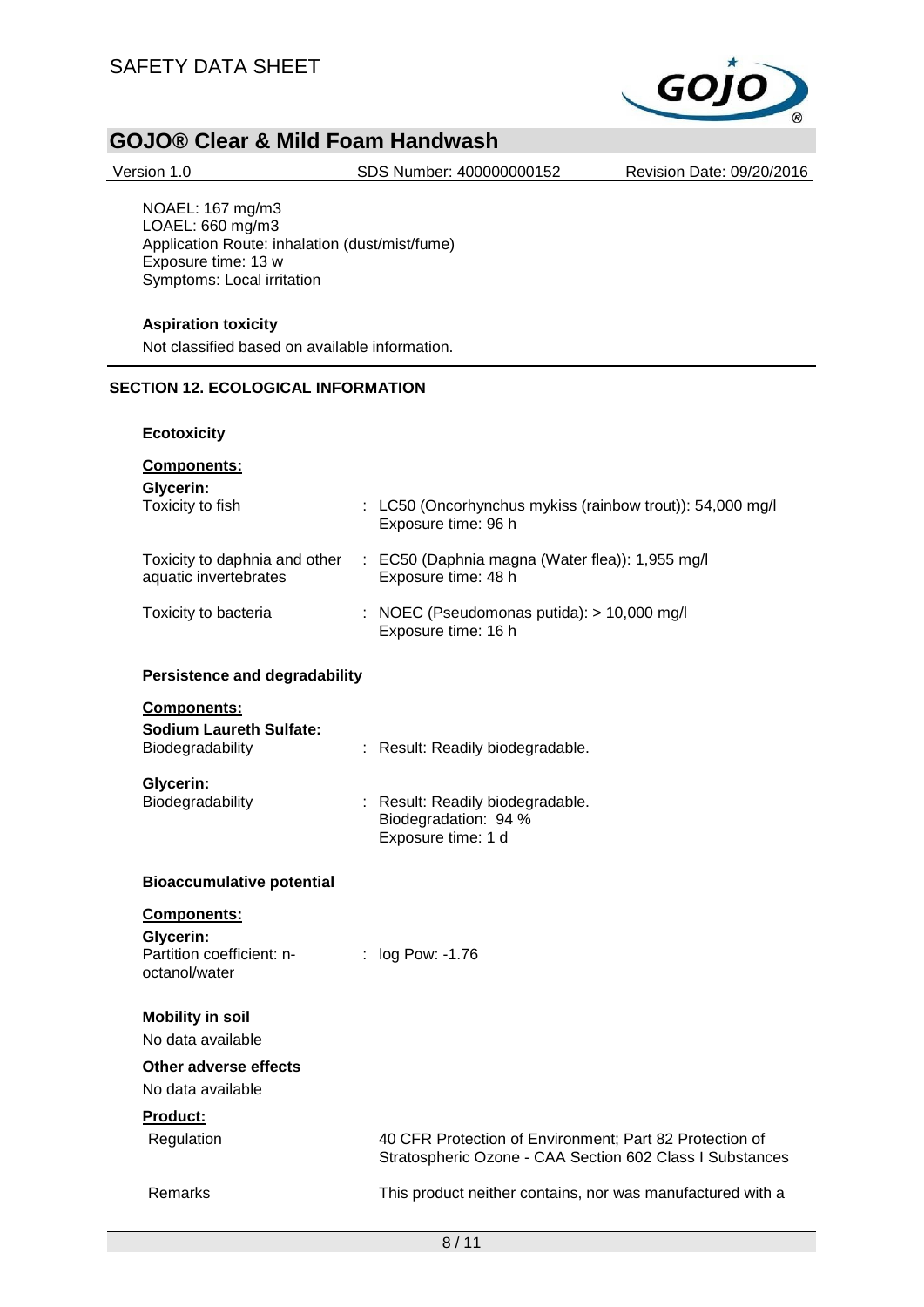

| Version 1.0 | SDS Number: 400000000152 | Revision Date: 09/20/2016 |
|-------------|--------------------------|---------------------------|
|             |                          |                           |

Class I or Class II ODS as defined by the U.S. Clean Air Act Section 602 (40 CFR 82, Subpt. A, App.A + B).

### **SECTION 13. DISPOSAL CONSIDERATIONS**

| <b>Disposal methods</b> |                                                                                                                                        |
|-------------------------|----------------------------------------------------------------------------------------------------------------------------------------|
| Waste from residues     | : Dispose of in accordance with local regulations.                                                                                     |
| Contaminated packaging  | : Dispose of as unused product.<br>Empty containers should be taken to an approved waste han-<br>dling site for recycling or disposal. |

### **SECTION 14. TRANSPORT INFORMATION**

### **International Regulation**

### **IATA-DGR**

Not regulated as a dangerous good

### **IMDG-Code**

Not regulated as a dangerous good **National Regulations**

### **49 CFR**

Not regulated as a dangerous good

### **SECTION 15. REGULATORY INFORMATION**

### **EPCRA - Emergency Planning and Community Right-to-Know Act**

### **CERCLA Reportable Quantity**

This material does not contain any components with a CERCLA RQ.

### **SARA 304 Extremely Hazardous Substances Reportable Quantity**

This material does not contain any components with a section 304 EHS RQ.

| SARA 311/312 Hazards | : Acute Health Hazard                                                                                                                                                                     |
|----------------------|-------------------------------------------------------------------------------------------------------------------------------------------------------------------------------------------|
| <b>SARA 302</b>      | : No chemicals in this material are subject to the reporting re-<br>quirements of SARA Title III, Section 302.                                                                            |
| <b>SARA 313</b>      | : This material does not contain any chemical components with<br>known CAS numbers that exceed the threshold (De Minimis)<br>reporting levels established by SARA Title III, Section 313. |

### **Clean Air Act**

This product does not contain any hazardous air pollutants (HAP), as defined by the U.S. Clean Air Act Section 12 (40 CFR 61).

This product does not contain any chemicals listed under the U.S. Clean Air Act Section 112(r) for Accidental Release Prevention (40 CFR 68.130, Subpart F).

The following chemical(s) are listed under the U.S. Clean Air Act Section 111 SOCMI Intermediate or Final VOC's (40 CFR 60.489):

| Glycerin | $56 - 81 - 5$ | 1.75 % |
|----------|---------------|--------|
|          |               |        |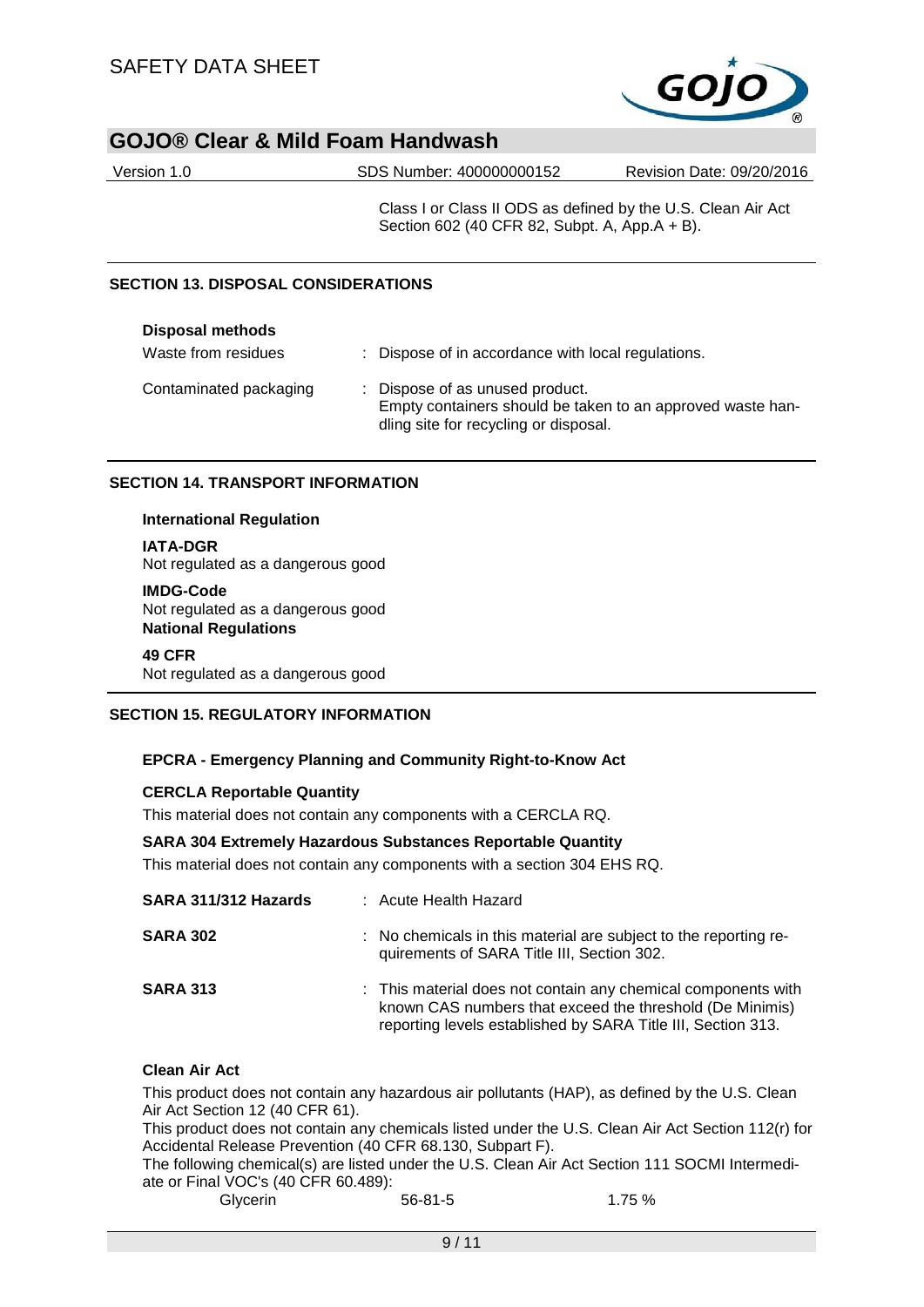

| Version 1.0                                                    |                                                                                                                                                  | SDS Number: 400000000152                                                                                                                                                                                                                                                                        |                                          | Revision Date: 09/20/2016 |                                    |  |  |
|----------------------------------------------------------------|--------------------------------------------------------------------------------------------------------------------------------------------------|-------------------------------------------------------------------------------------------------------------------------------------------------------------------------------------------------------------------------------------------------------------------------------------------------|------------------------------------------|---------------------------|------------------------------------|--|--|
| 450.                                                           |                                                                                                                                                  | This product does not contain any VOC exemptions listed under the U.S. Clean Air Act Section                                                                                                                                                                                                    |                                          |                           |                                    |  |  |
| <b>Clean Water Act</b>                                         |                                                                                                                                                  |                                                                                                                                                                                                                                                                                                 |                                          |                           |                                    |  |  |
| Section 311, Table 116.4A.<br>Section 311, Table 117.3.<br>307 |                                                                                                                                                  | This product does not contain any Hazardous Substances listed under the U.S. CleanWater Act,<br>This product does not contain any Hazardous Chemicals listed under the U.S. CleanWater Act,<br>This product does not contain any toxic pollutants listed under the U.S. Clean Water Act Section |                                          |                           |                                    |  |  |
|                                                                | <b>Massachusetts Right To Know</b>                                                                                                               |                                                                                                                                                                                                                                                                                                 |                                          |                           |                                    |  |  |
|                                                                | Glycerin                                                                                                                                         |                                                                                                                                                                                                                                                                                                 | 56-81-5                                  |                           | $1 - 5%$                           |  |  |
| Pennsylvania Right To Know                                     | Water (Aqua)<br>Glycerin                                                                                                                         |                                                                                                                                                                                                                                                                                                 | 7732-18-5<br>$56 - 81 - 5$               |                           | $90 - 100 %$<br>$1 - 5%$           |  |  |
| <b>New Jersey Right To Know</b>                                |                                                                                                                                                  |                                                                                                                                                                                                                                                                                                 |                                          |                           |                                    |  |  |
|                                                                | Water (Aqua)<br>Sodium Laureth Sulfate<br>Glycerin                                                                                               |                                                                                                                                                                                                                                                                                                 | 7732-18-5<br>68585-34-2<br>$56 - 81 - 5$ |                           | 90 - 100 %<br>$1 - 5%$<br>$1 - 5%$ |  |  |
| <b>California Prop 65</b>                                      | This product does not contain any chemicals known to State<br>of California to cause cancer, birth defects, or any other re-<br>productive harm. |                                                                                                                                                                                                                                                                                                 |                                          |                           |                                    |  |  |
| <b>CH INV</b>                                                  |                                                                                                                                                  | The components of this product are reported in the following inventories:<br>: On the inventory, or in compliance with the inventory                                                                                                                                                            |                                          |                           |                                    |  |  |
| <b>TSCA</b>                                                    |                                                                                                                                                  | : On the inventory, or in compliance with the inventory                                                                                                                                                                                                                                         |                                          |                           |                                    |  |  |
| <b>DSL</b>                                                     |                                                                                                                                                  | : All components of this product are on the Canadian DSL.                                                                                                                                                                                                                                       |                                          |                           |                                    |  |  |
| <b>AICS</b>                                                    |                                                                                                                                                  | : On the inventory, or in compliance with the inventory                                                                                                                                                                                                                                         |                                          |                           |                                    |  |  |
| <b>NZIoC</b>                                                   |                                                                                                                                                  | On the inventory, or in compliance with the inventory                                                                                                                                                                                                                                           |                                          |                           |                                    |  |  |
| <b>ENCS</b>                                                    |                                                                                                                                                  | On the inventory, or in compliance with the inventory                                                                                                                                                                                                                                           |                                          |                           |                                    |  |  |
| <b>ISHL</b>                                                    |                                                                                                                                                  | On the inventory, or in compliance with the inventory                                                                                                                                                                                                                                           |                                          |                           |                                    |  |  |
| <b>KECI</b>                                                    |                                                                                                                                                  | On the inventory, or in compliance with the inventory                                                                                                                                                                                                                                           |                                          |                           |                                    |  |  |
| <b>PICCS</b>                                                   |                                                                                                                                                  | On the inventory, or in compliance with the inventory                                                                                                                                                                                                                                           |                                          |                           |                                    |  |  |
| <b>IECSC</b>                                                   |                                                                                                                                                  | On the inventory, or in compliance with the inventory                                                                                                                                                                                                                                           |                                          |                           |                                    |  |  |
|                                                                |                                                                                                                                                  |                                                                                                                                                                                                                                                                                                 |                                          |                           |                                    |  |  |

### **Inventories**

AICS (Australia), DSL (Canada), IECSC (China), REACH (European Union), ENCS (Japan), ISHL (Japan), KECI (Korea), NZIoC (New Zealand), PICCS (Philippines), TCSI (Taiwan), TSCA (USA)